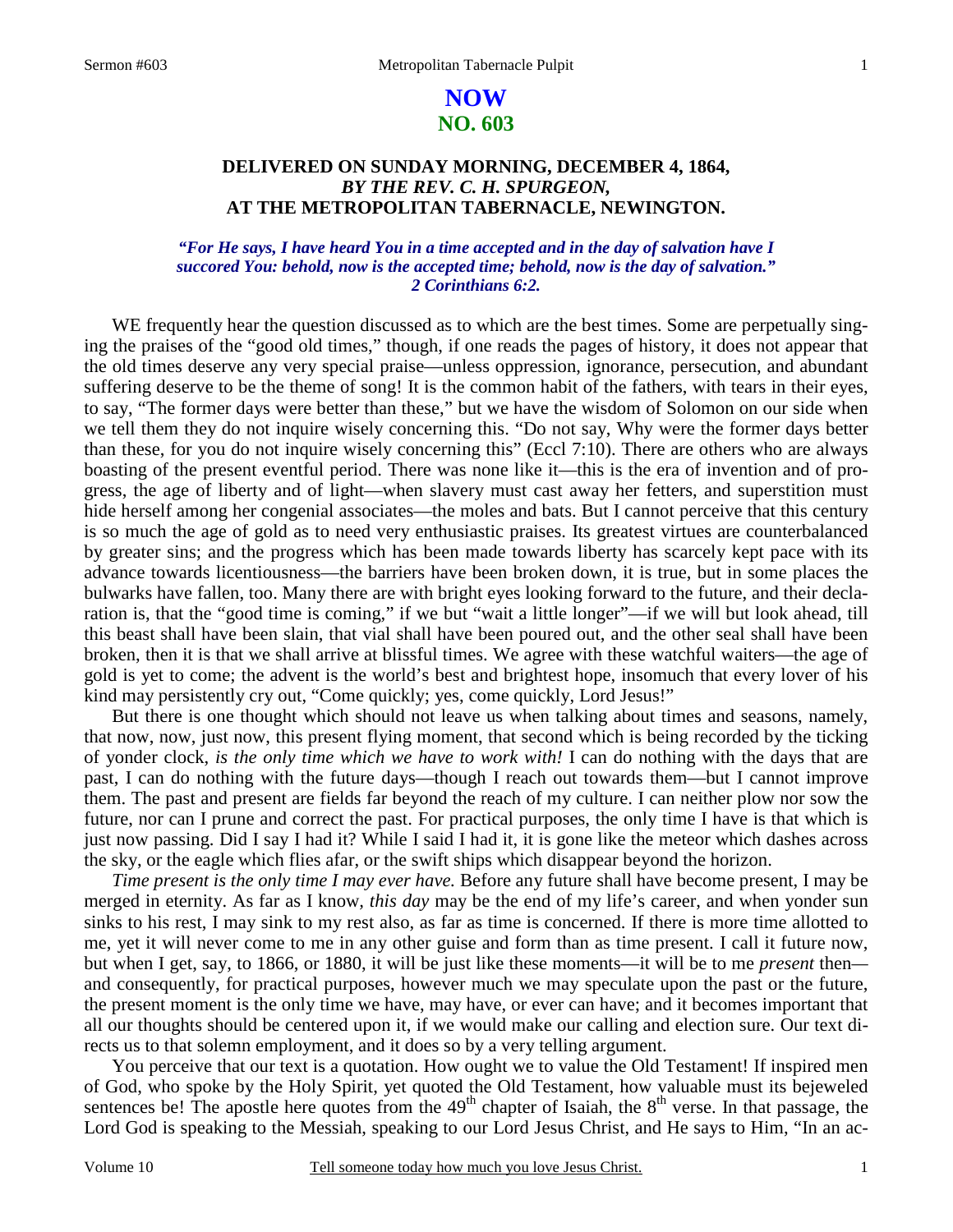ceptable time have I heard You, and in a day of salvation have I helped You." The first part, then, of this verse is a quotation from Isaiah; the second part of the verse is Paul's commentary upon the passage— "Behold, *now* is the accepted time." He takes his text from the Old Testament, but he gives us a New Testament sermon upon it. Let us try, if we can, to catch the apostle's meaning.

When Paul was reading in Isaiah, he perceived that the Lord Jehovah had expressly said to him, "Whom man despises, to Him whom the nation abhors (and who is this but the Lord Jesus?) In an acceptable time have I heard You." Jesus' sighs, and tears, and bloody sweat in the garden of Gethsemane did not fall unheeded; like the blood of Abel, they cried from the ground, and were heard acceptably above; an answer was given—this was plainly proved by the descent of the angel to strengthen the Savior; so the prophetic words add, "In a time accepted, and in the day of salvation have I succored You." The apostle infers from this, that inasmuch as God has accepted Christ, the representative of His people, He has thereby ushered in an era of acceptance. Acceptance given to the Savior is, in the apostle's view, acceptance given to sinners. Inasmuch as Christ is heard—He prayed not for Himself, but for us—there is, therefore, an accepted time for us begun and commenced from the day when Christ went up to the tree, stretched His hands to the nails, bowed His head to death, and said, "It is finished." Paraphrase the text thus—"I have heard Jesus, the surety, in an acceptable time; in the day of salvation have I succored Him, the mighty Savior; and therefore to you, My people, to you, poor lost and wandering sinners, to you, now is the accepted time; now is the day of salvation." If Christ had not died, there had never been a day of salvation. If Christ had not been heard and accepted, an accepted time could never have come to us; but since He, man's representative, has obtained favor in the eyes of God, and through His complete work has forever settled that favor upon Himself, there is favor in the heart of God to those whom Christ represented—even to those transgressors for whom He makes intercession.

We shall now take the text, as God may help us, using it first to look *at the now of believers;* then, *at the now of sinners;* and after this, taking wing from the text, we shall offer a few reflections upon *now in heaven;* and close with a few solemn thoughts upon *now in hell.*

**I.** First, then, NOW, WITH THE BELIEVER. With him, "Now is the accepted time; behold, now is the day of salvation."

*As a believer, it is well for the Christian to live in the present.* I say, as a believer, for, alas, there is a temptation to make our faith a thing of the past. It is nearly 16 years since I first looked to the crucified Redeemer, and was lightened, and my face was not ashamed. Is there a temptation in me to say the faith which I exercised in Christ in my youthful days has saved me, and therefore, I am now in a different position from what I was then, and need not feel now as I did at first? If there is such a temptation, let me shake it off as a man would shake off the deadly sleep of frozen climates; let me this morning feel myself to be *in myself* just what I was, a loathsome sinner, undeserving, ill-deserving, hell-deserving; and what then? Why, let me then this morning, stand where I stood in the first moment of my salvation—at the foot of the Savior's cross, and look up and view the flowing of His soul-redeeming blood, with divine assurance, knowing He has made my peace with God. At this moment, my dear brethren, your proper standing is as a sinner saved by blood, looking up to those dear wounds from which your pardon streamed. Have you had many virtues since then? Has the grace of God led you on to add to your faith courage; and to your courage, experience; and to your experience, brotherly kindness; and to brotherly kindness, charity? Yet, for all this, your safest, happiest, holiest, best position is at the foot of the cross, with none of these things in your hands as the price of your salvation, but looking to your Redeemer, who alone has found a ransom for you. Since the day of your espousals, you have committed many sins—dare you look at them without trembling? How often we have grieved our Lord! Our love to Him! Shall we dare call it love? Our faith in Him, how mixed with unbelief! Our zeal, how dashed with selfishness! Our humility, how stained with pride! Our patience, how spoiled with murmuring! Our every good thing is marred and rendered worthless! What a crop of weeds the soil of our heart has produced! When we look within we see, "The spirit that dwells in us lusts to envy," and every unclean bird seeks a lodging place in our hearts as in a grove of vanities—what shall we do?

Why, come just now with all these sins, and wash once more in that fountain, which has lost none of its fullness, and feel the power of that precious blood which has not diminished one whit in its efficacy. I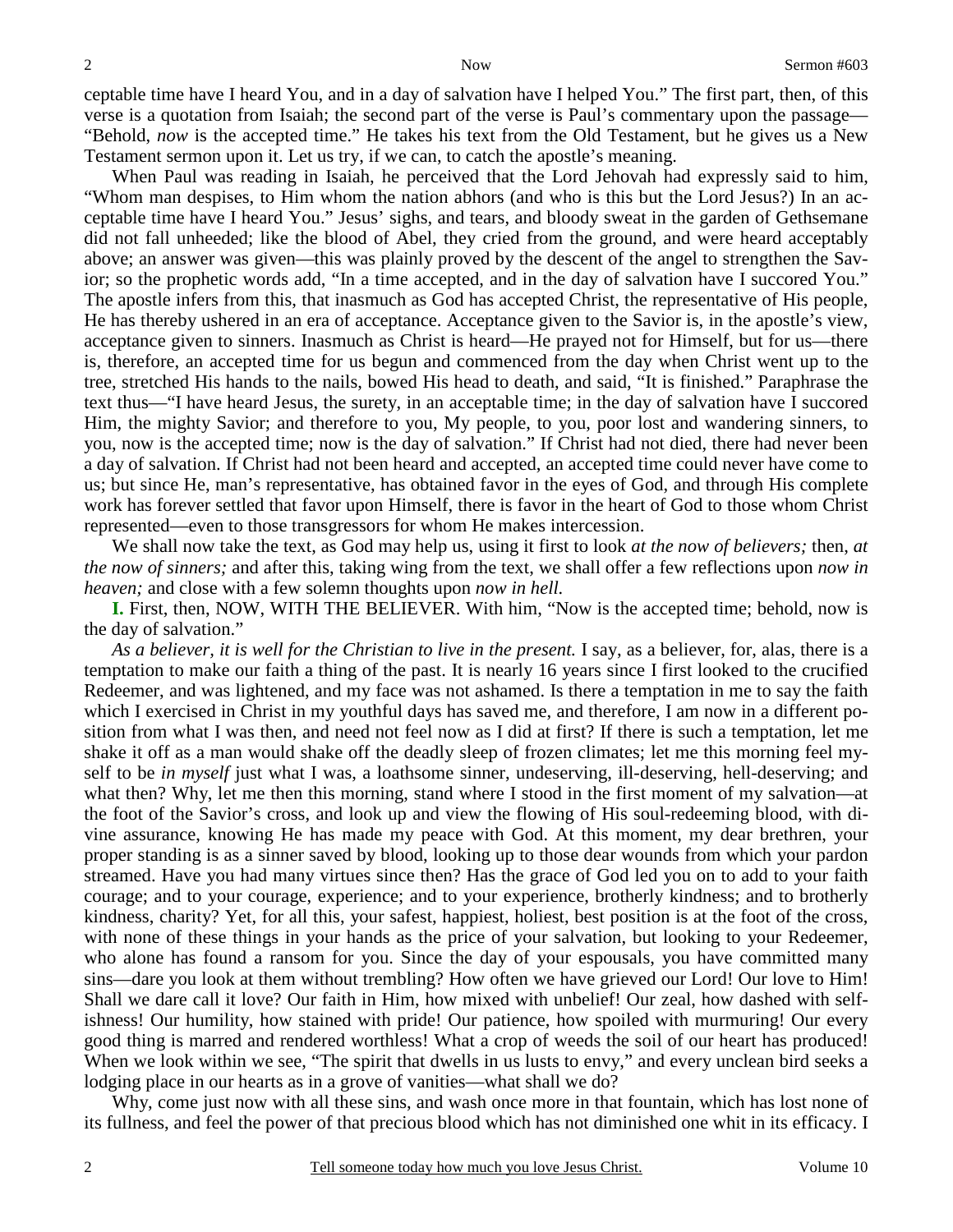know the temptation is to climb to some higher room, but let us be warned by the nonsuccess of the boasting Pharisee, and taught by the justification of the humble publican, to still cry, "God be merciful to me a sinner." Beware of trying to live before God as a minister. Brother minister, this is poor living to live officially, to go to the closet or come into God's house merely as holding a certain profession. Oh, this is starving work! If your tendency is to live as church members, if not altogether as worldly men, rouse yourselves from it, I pray you, and confess with Paul, "And the life which I now live in the flesh I live by the faith of the Son of God, who loved me, and gave Himself for me." The proper place of a Christian is never to get one inch beyond this—a monument of grace, a sinner saved by blood. I live *in* Jesus, *on* Jesus, *for* Jesus, *with* Jesus, and hope soon to be perfectly conformed to His likeness. Let me remember that if there could be a moment in which my soul might stand out of Christ, no longer leaning upon Him, and no longer covered with His righteousness—that very moment, I must be condemned, for there is no condemnation *only* to them who are in Christ Jesus, but there is a terrible condemnation against every soul that is *out* of Him. Have you climbed so high that you have towered above the place of the poor thief? Come back again, brother, for you have climbed to a dangerous altitude, and maybe you shall find it a gallows where Haman was hanged, and you shall hang with him. Or have you dived so deep in a sense of your own depravity that you have forgotten to rest on Jesus Christ as able, still, to save you? My brother, look up from the hole of the pit, for in it there is no water, and you will perish there with a grievous famine! O, then, away with all but Jesus! None but Jesus—this must be our watchword at the gates of death, and we must enter heaven with it. As we have received Christ Jesus the Lord, so must we walk in Him—He must be Alpha and Omega, Beginning and End, Author and Finisher, First and Last. As believers, let us, by God the Holy Spirit's grace, keep our trust just where it was at first—in Him whom God has set forth to be a propitiation for our sins.

Take the word "now," again, and look at the Christian *as a professor*. Now, you are in the house of God, my dear friends, and you remember that you profess to be followers of Christ. Now, therefore, you sing in holy hymns of praise, and join in solemn prayers to God as Christians should do in the worship of God. Tomorrow morning, some of you, perhaps, will be at Copenhagen Fields' Market, some of you at Newgate Market, others of you will be lighting the fire in your master's house, others seeing to your numerous families, others taking down the shop shutters—will you then remember, dear friends, that *now*, where you are then—you are a Christian? You are not to say, "I was a Christian *yesterday,"* but "now, *now* I am not a Christian." A customer will come in; the temptation will be, perhaps, to take more than you ought to do; will you please remember, *"Now* I am a child of God"? Not, "yesterday, when I was listening to Mr. Spurgeon at the Tabernacle," but *now!* When you are in the market, there will be much to plague and vex you, and perhaps you will think, "I cannot enjoy the presence of God here." Oh, but my dear brethren, *"Now* is the accepted time." Buying sheep, selling bullocks, using the hammer, snipping with the scissors, working at the plow, tending your sheep—now, now, *NOW* is the day of salvation—you are still a Christian, therefore, act as a Christian. But you are much plagued and vexed, somebody teases you, things go wrong—what could be a better stop to that little rising passion, what could keep the naughty spirit under control better than to remember, "Now, now I am a Christian—even now." A true Christian cannot shake off his character. He is really what he is—he always must be a Christian.

I heard the other day of a certain Scotch moderate minister, who, being much provoked by a person in his parish, said, "If I were not a minister, I would give you a sound thrashing, sir." And when he was further irritated, he took off his coat and said, "There is the minister—there he lies." He was then in his shirt sleeves—"There is the minister, and I am only So-and-So, and will give you your due," and he proceeded at once to give the man a sound thrashing. It is just possible the man may have deserved it; that is not my point; but if a man can say, "There lies the minister," or, when you take off your coat tonight, if you can say, "There lies the member of the church." If you, good women, when you take off your gowns, can say, as you hang up your best attire in the wardrobe, "There goes the Christian," then you have no religion at all, you have none whatever worth having; you have the faith of devils that will *damn you,* but not the faith of Christians that will *save you!* It is not a *religious coat,* but a *renewed heart*—I pray you keep this at all times on your mind*—"Now* I am accepted; *now* I am saved—how can such a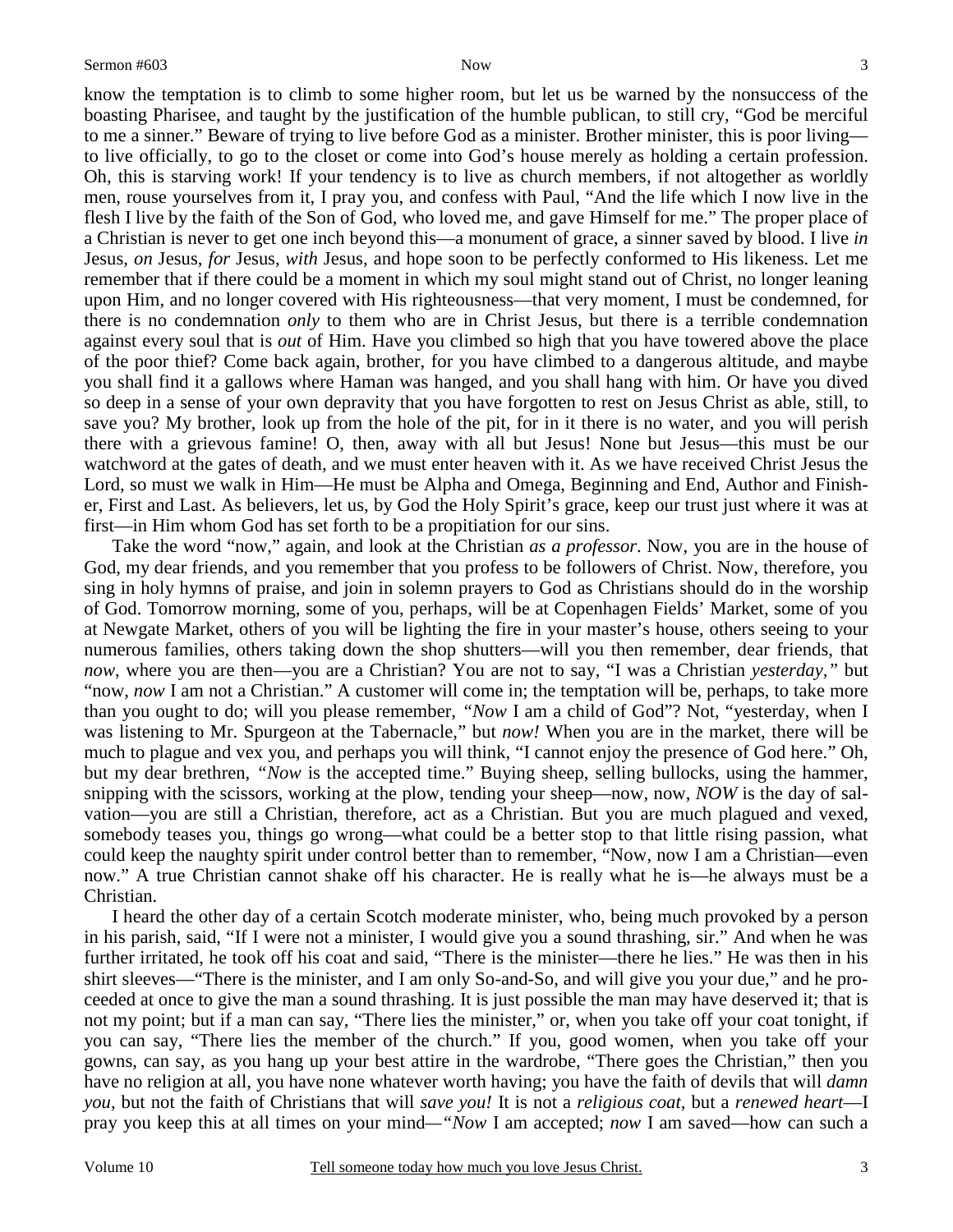man as I do such a thing? 'How, then, can I do this great wickedness, and sin against God?'" Mordecai once wore the king's robe, but he soon took it off, because he was not really a king; and thus do many act who wear the garb of religion in the house of God, but cast it off when they go home. When Lord Burleigh, Queen Elizabeth's counselor, reached his home, he was so little pleased with the cares of state, that taking off his robe, he threw it down, saying, "Lay there, Lord Chancellor." Ah, how irksome must some men's religion be to them, and how cheerfully would they lay aside its restraints! But you, who are really the Lord's, will, I trust, feel your faith to be your constant help, and your profession your perpetual honor. You will not, you *cannot* sin, because you are born of God.

Suppose a brother has his pen in his hand, and is going to write what we sometimes call a nasty letter—now suppose an angel should whisper in his ear as he is writing, *"Now, now,* you are one of God's chosen; you have been washed in the precious blood of Christ, and now you profess to be a member of His body, a king and a priest unto God." Why, I think he would throw the pen away and tear the paper up. Or, just when you are about to proceed to extremities with some poor soul who asks your mercy, if you could remember that you are now, even now, an heir of heaven, I think you would say, "Lord, give me grace to act according to my profession, and not to stain the character I have assumed." Let *"now"* stay upon your mind with regard to your profession and the duty which it brings.

Dear friends, let me comfort your hearts by the remembrance that *now, as a child of God, you are a possessor of present privileges.* I do not know what your frame of mind may be this morning. You may have been very much tempted, you may feel, through some sickness of body, anything but cheerful, but if you believe in Christ, remember *now* you are a son of God, and though it does not yet appear what you shall be, yet when He shall appear, you shall be like He, for you shall see Him as He is. At this very moment, I, a believer in Christ, am completely pardoned—no spot of sin remains on me if I believe in Jesus. White as the newly-fallen snow is every soul that has been washed in the precious blood. Think of this delightful truth of God, desponding Christian, and let your countenance be sad no more! Your eye of faith is dim, your evidences are very slender, your graces are at a low ebb, but you are completely forgiven, absolved, and acquitted at this moment, if your soul rests upon the Rock of Ages. You are completely justified at this moment, despite your sins. Wearing your Savior's righteousness, you stand all beauteous in the eyes of God at this very moment—the words of Solomon to the spouse are the words of Christ to you, though you are vexed with a thousand cares—"You are all fair My love: there is no spot in you." Covered with His righteousness, and washed in His blood, even the pure and holy eyes of God can find no fault in you, and, as a consequence of this, you are this moment accepted. "He has not beheld iniquity in Jacob, neither has He seen perverseness in Israel." "Who shall lay anything to the charge of God's elect?" God does not look upon you with any anger. Though your heart may be struggling and tormented with sin, yet if you are resting upon God's Son, the love of God is flowing out to you in a stream which can never be stopped. Think of this sweet thought, and let your soul be filled with the perfume of it. Loved of God *now*, the object of the almighty affection of the blessed One are you *NOW*. No, more than this, you are not only accepted—you are in union with Christ *now*. Beloved believer, can you realize it? You are a member of His body, of His flesh, and of His bones. There is a vital union at this instant between you and the Lord of glory; the life-blood flows from Him, the Head, to you; and at this moment, whether in your worst state of feeling or your best, you are now one with Jesus, by eternal union—ONE! I would to God we realized our present privileges! We are thinking about the heaven that is to come, and forgetting the heaven below. The first we should *do*—but the second we should *not leave undone.* The men of divine grace find that the fruits of paradise hang over the wall, and they begin to pluck and eat them before they pass the gates of pearl. Come, Christian, "Now is the accepted time; behold, now is the day of salvation." Since Jesus is accepted, so you are even now. Live upon your present privileges and be glad!

Remember that wherever there is present privilege, there is also a present *duty to be performed,* and so I touch a string which I made to sound just now. Since, "Now is the accepted time" with sinners, now is the accepted time for you to work, O Christian, I know what you *intend* to do; you have vast plans and machinery. My brethren, I do not care what you mean to do tomorrow, but I do care about what you intend to do *today*. Oh, those daydreams of ours! We are always intending in a year or two's time to be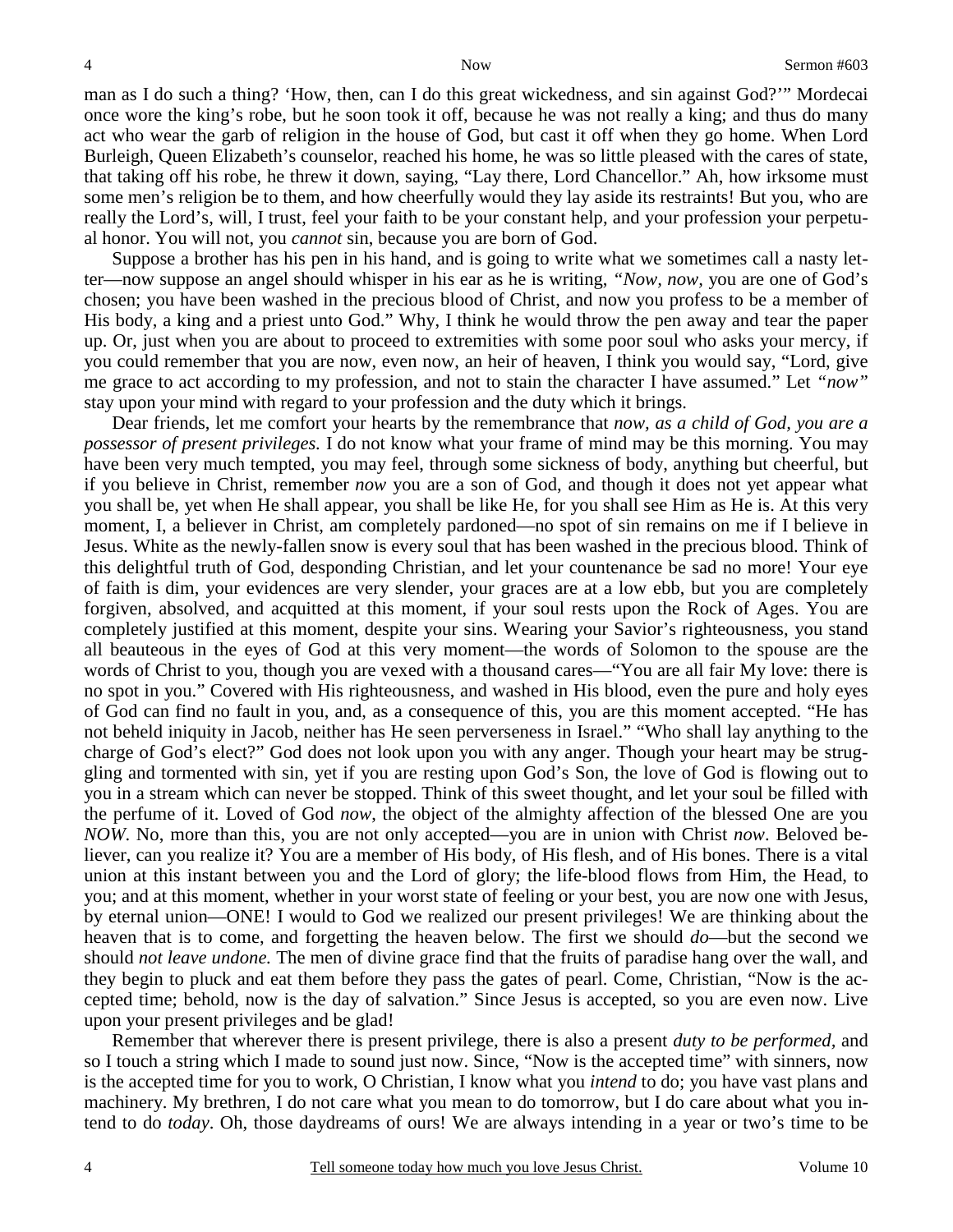such valorous defenders of the faith, such good soldiers of Christ, such good winners of souls! My dear brethren, what are you doing *now?* There flies that moment; what does it bear upon its wings? Another drop of the stream of time is passed away—what action of yours is reflected on its crystal surface? Are you doing anything now? "I do not know," says one, "I do not know that I can do anything just *now*. When the service is broken up, I may get home and then try to do something." I would pray you remember that, "Now is the accepted time," and therefore, seek now to get your heart warm; and, when the service is over, think you hear the *now,* and begin to speak to those in the pew, or on the way home talk to any person you may meet with! And then, tomorrow, do not say, "Sunday is over, and I cannot do any good on the week-day," but think you hear the clarion sound of this word *now!* You have a sister unsaved, pray for her *now.* You have a brother unconverted, write to him if you cannot speak to him, and do it *now*. There is a court, a blind alley, which needs visiting; a dying man who needs instruction—do it *now*. Do you feel you have a talent? Use it *now*. You think you will have a better job in ten years' time? I pray you be thankful for your job *now,* for *now* is the day of salvation! I say again, I do not care what you do with your *tomorrow*. If you will but give God your *now,* your tomorrows will be all right. For duty, then, let the Christian prize the "now."

One more thought. The Christian remembers that *now he may die. What is his prospect now?* Let him take courage. If his Lord should come now, he has his loins girt about, and his lamp well-trimmed, and he is ready to enter into the supper; he will not be overtaken as by a thief, but his Lord, when He comes, shall find him watching—and should death come before the advent, then he can say, "Now shall I enter into my rest; now shall I see the face of my Lord Jesus without a veil to hide Him, and I shall be with Him supremely blest." The glorious advent or the bliss of heaven is your prospect *now;* not that you will go to heaven if you die in 20 years' time—but if you die *now,* if the hand of death should take you in the street, or you should feel its numbing influence while you are in the pew; *now* the celestial band shall bear you to the sublimities of glory, and introduce you to the presence of Him whom you love. *Now,* Christian, rejoice, *now* labor, *now* live at the foot of the Savior's cross!

**II.** May the Master give us power on the second point to deal with "NOW" AS IT RESPECTS THE SINNER.

The great mischief of most men is that they procrastinate. It is not that they resolve to be damned, but that they resolve to be saved *tomorrow*. It is not that they reject Christ forever, but that they reject Christ *today;* and truly, they might as well reject Him forever, as continue perpetually to reject Him *"now."* Sinner, let me put your "now" before you *as a man.* You must soon pass away and be forgotten, like the flowers that withered in autumn, and the insects which flitted through the summer hours. *Now,*  then, is your time to think about eternity, and to prepare yourself to meet your God. "See to your business first, James," said a careful father—"get a good trade, and after that, look to your religion." There spoke a FOOL who knew not that infinite wisdom has commanded, "Seek you first the kingdom of God and His righteousness; and all these things shall be added unto you." Would you give God the tail end of your life? Take care lest you have no old age at all, for many candles are blown out as soon as lit. Would you, as a lamb, be Satan's? And when you are withered and worn out, shall the lean skeleton of tottering weakness be brought and laid upon the altar? Be it not so! Let your flower be plucked in the bud and put into the hand of Jesus. God grant you grace to seek Him in the days of your youth, for the promise is, "They who seek Me early shall find Me." As a man, I charge you, since there is only a "day of salvation" before the sun goes down and the black night of eternal ruin shall come upon you, lay hold upon the hope that is set before you.

*As a sinner,* I also address you concerning this "now." Now is the day of *salvation*—you need it *now*. God is angry with you *now*. You are condemned already! It is not only the torment of hell you have to dread, but if you have your senses, you would tremble at your present state. *Now* without God, *now* without hope, *now* an alien from the commonwealth of Israel, *now* dead in trespasses and sins, *now* in danger of the wrath to come, you need a Savior this morning, young man! Young woman, I do not charge you to store up medicine against the maladies of 20 years from now—it is the sickness of *today* of which I would gladly have you cured this very morning! It is not to look after a danger which shall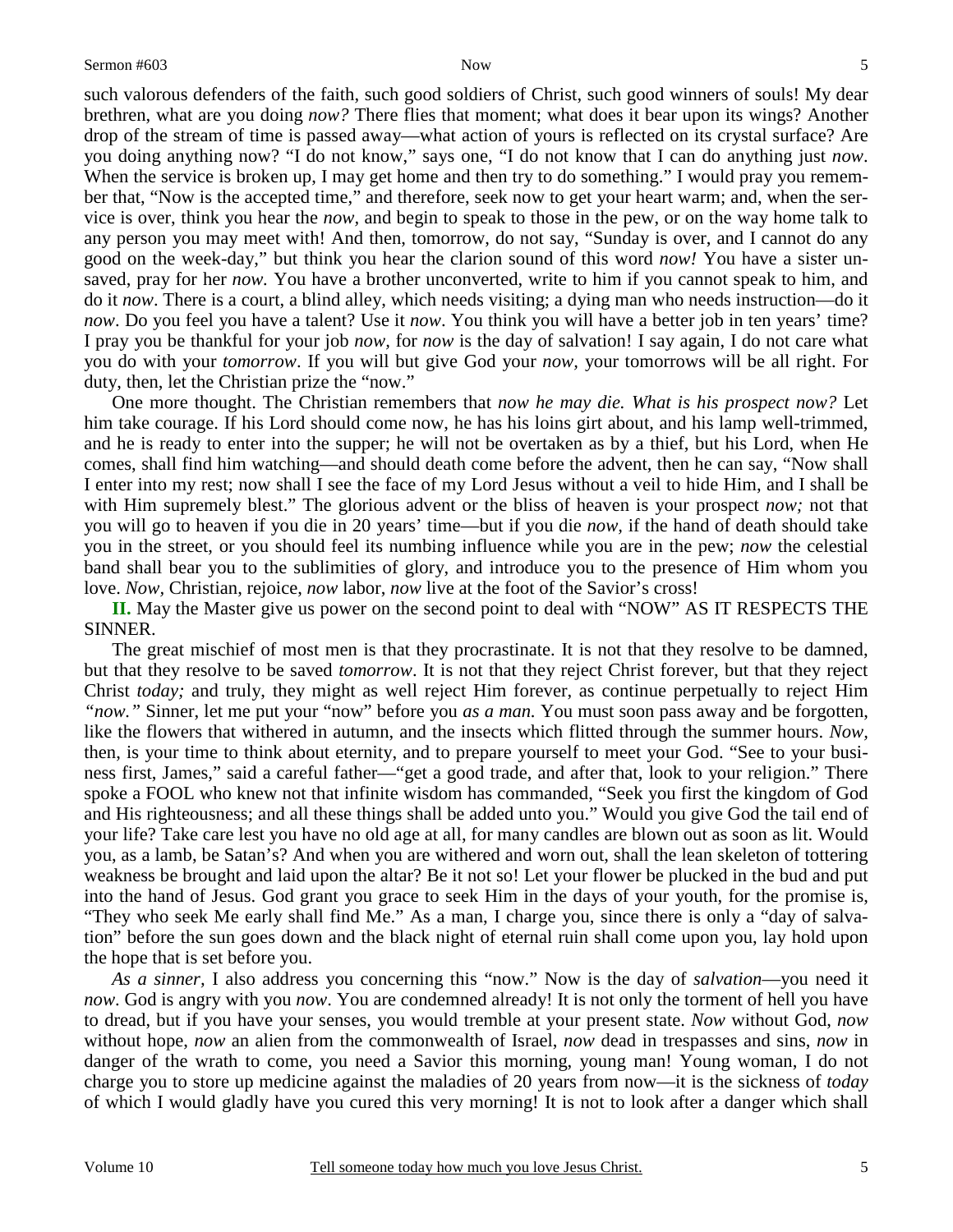press upon you when you grow old that I exhort you, but *now* you are on the brink of the precipice! *Now*, therefore, you need to be saved!

And here comes the beauty of my text—as a sinner under the gospel, I pray you to remember— "Now is the accepted time." The most of my unconverted hearers do not believe this. I know what you are saying. You say, "I have had a great many thoughts about religion." But why do you not believe in Christ *now?* "Well," you say, "I will endeavor to think seriously of it." But what will be the result of your thinking? After you have thought ever so much, do you imagine you will *think* yourself into salvation? If the gospel command were, "Think and be saved," I would cheerfully allow you a month's thinking; but the command is, *"Believe* in the Lord Jesus Christ," and, *"Now* is the accepted time." "But, sir, I do not think such things should be done in a hurry." A hurry? What does David say? "I made haste and delayed not to keep Your commandments." A hurry? When a man is on the edge of damnation, and on the borders of the grave? Do not talk of hurry, sir—when it is a case of life and death; let us fly swift as a flash of lightning. "Well, but I do not feel prepared." Do you think that disobeying God will make you more prepared? If you have lived a month without believing, you have lived a month in sin! Do you think when you have sinned more, you will be better prepared to obey the command which comes to you, "Believe *now* in the Lord Jesus Christ"? "Yes, but my heart feels so hard." Dear friend, do you think you will be able to soften it between this and next week, or next month, or next year? Is there anything in the Word of God which leads you to believe that you can, in any way, soften your own heart? Is not this a mighty work of grace? And when the text says, *"Now* is the accepted time," does not this suppose that even if you have a hard heart, still it is true that *NOW* is the accepted time? "Well, but," says one, "I do not feel convicted enough." That is to say, dear friend, you do not think that "Now is the accepted time." You think that another time, when you get more convicted, will be the accepted time. Here is a quarrel between God and you! He says, *"Now."* You say, "No, no, it cannot be true; when I am more convicted, then will be the time." My dear friend, are you not altogether mistaken? The likelihoods are that you never will be more convicted than now, if you are brought now to think upon these things. Your heart will certainly grow harder in the course of time—softer, never! I never heard the case of a man whose heart was made softer by delay. "Yes, but I would like to get home and pray." My text does not say it will be the accepted time when you get home and pray; it says, "Now," and as I find you are "now" in this pew, "now" is the accepted time. If you trust Christ *now*, you will be accepted—if *now* you are enabled to throw yourself simply into the hands of Christ—*now* is the accepted time between God and you. "Well," says another, "it does seem strange to think that I shall be saved this morning there must be a little time occupied in it, surely?" The text says, *"Now* is the accepted time," it does not say, "There is *an* accepted time lasting through a period of weeks or months in which we pump ourselves up into a state of grace." No! *"Now,"* in a moment, acceptance is given. "But do you really mean it" says one, "that I, as I am, trusting Christ this morning, without any previous preparation whatever, shall be accepted?" My dear friend, it is not what *I* mean—it is what the *Scripture* means. "Now is the accepted time; behold, now is the day of salvation." The moment a sinner trusts in Christ, he is saved, and if you trust Him *now*, it is the day of salvation to you!

Will you kindly look at that text—just open your Bibles now, and look at it—you especially who are unconverted—whether my hearers or readers? It has two fingerposts to point to it—two *beholds*. "Behold, now is the accepted time." Now, stop and look at that. Do you believe it? Say, "Yes," or "No." There is another "Behold"—"Behold, now is the day of salvation." Do you believe *that?* I have asked you to look at the text, because I want you to look in its face, and, if you dare, say, "That is a lie." No, you do not dare say that! Then, if you do not dare to say so, away must go, in a single moment, all those excuses which you make about a hard heart, not being convicted enough, praying, reading, preparing, and so on. Now, just as the clock ticks, not as an event to take place during a quarter of an hour, but in a moment the whole thing is done—"Now is the day of salvation." And what do you say to this? Does God the Holy Spirit now lead your soul to say, "Gracious Lord, I trust my soul with You now"? Oh, it is all done! Fly up to heaven, angels! Bear the tidings! Tell the spirits who look down, anxiously watching for the spreading kingdom of the Savior, that another heir of glory is born, another prodigal has returned to his Father's house! Now! Now! Now! O God, let conquering grace get the victory!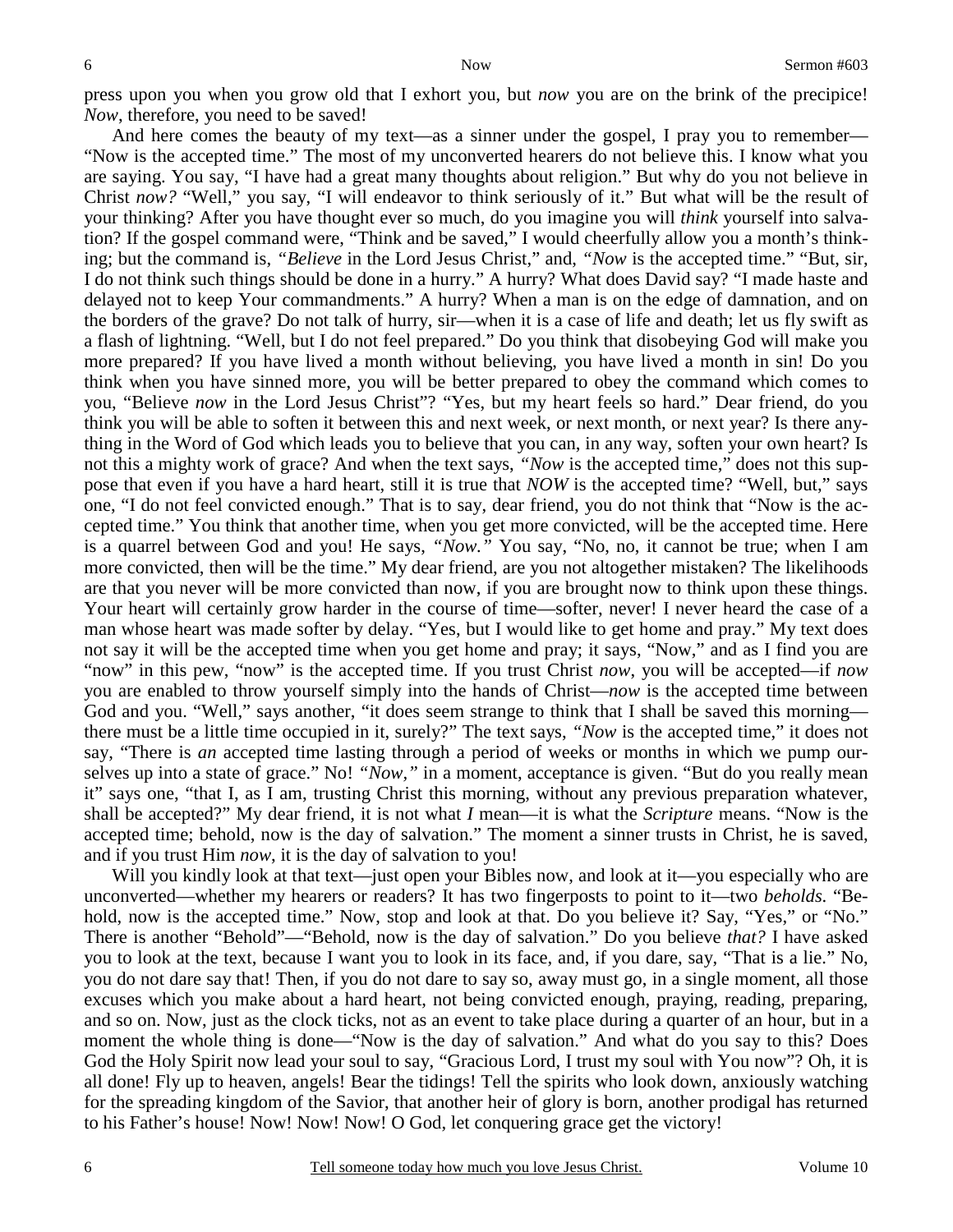How my soul has longed over this text! And now, when I get at it, I cannot handle it as I would; but, if I might, I would gladly take some of you by the hand—think that I have your hand now—and I would put this to you! I may never have another opportunity of preaching this text in your ears, for you may be gone before there is another season to hear. "Will you be made whole?" "Can you believe?" "If you can believe, all things are possible to him who believes." Old Nabal said to David, "There are many servants nowadays who break away every man from his master." A bad old fellow, but he spoke a good sentence there without knowing it. Are there not some here who will break away from their old master? Are there not some who would gladly be servants of Christ, and no longer servants of Satan? O souls, if God has made you willing to break with Satan, to lay hold on Christ, this is not a day in which Christ will deny you, for He has expressly said He will accept you *now,* for, *"Now* is the accepted time." "But, sir, I am a harlot steeped up to the throat in vice." Still, *"Now* is the accepted time." "Ah, but I have grown gray, sir, I am 70 or 80, and have lived in sin all these years." Yes, but, *"Now* is the accepted time." Do you believe it or not? "Oh, I have refused the invitation a thousand times over." Yes, but still, still the abundant grace of God says, *"Now, is the accepted time."* I would to God some of you would decide this very morning, this very morning in your pew, where you are now sitting. Now, O Spirit of the living God, awaken those whom You have chosen and set apart unto eternal life.

I have not time now to dwell on the other two points. We will merely, therefore, hint at them.

**III.** Now IN HEAVEN! Can you think of it? NOW in heaven!

*"What must it be to be there?"* 

They *now* delight in the society of Christ. They are *now* blest with communion with all the glorified spirits; they are *now* resting from their labors, their toils, their sufferings; they are *now* full of joys, while with their golden harps they sing. They are just *now* satisfied with the favor and full of the goodness of the Lord; they are *now* knowing what they knew not here, knowing even as they are known; they are *now* more than conquerors, waving their palm branches; they are *now* safely shut in from all fear of danger. They are *now* perfect, without taint of sin or remnant of corruption; they are *now* supremely blest. I merely point the finger where my wing cannot carry me, and where my eyes cannot see. Such are your friends who have departed. Your wife is there *now;* your little infant children are there; your brother is there, your grandsire is there, and we, if we should now die, blessed be the name of God, many of us should know what they know, and taste what they enjoy in an instant!

**IV.** But this is a dreary thought—NOW IN HELL!

Some of my hearers who listened to me last year, and in the years that are past, are now—*NOW*—in hell! *Now,* where no hope can come! *Now,* where no gospel shall ever be preached! *Now,* where they bitterly regret their wasted Sabbaths and despised opportunities! *Now,* where memory holds a dreadful reign, reminding them of all their sins! *Now,* "Where their worm dies not, and the fire is not quenched"—where they gnaw their fire-tormented tongues in vain; *now,* where God's fury is manifested to the full in Tophet's hideous fire; *now,* where devils, once their tempters, become their tormentors; *now*, where sinners who kept jovial company, help to increase the doleful misery of sighs and groans, and weeping and gnashing of teeth! *Now,* accursed of God, accursed forever and ever! And within a moment, that may be the lot of every sinner here! Within the twinkling of an eye, there is not a man or woman among us out of Christ who may not know this. One drop of blood goes wrong—a thousand chances, as we say—may cause it and hell is your portion! Every anatomist knows that hundreds of times in an hour, through the internal economy of the human frame, our life is in danger. No, there is not a second in which it is not so. "Great God! On what a feeble thread hang everlasting things!"—

*"Our life contains a thousand springs, And dies if one is gone; Strange that a harp of a thousand strings Should keep in tune so long."*  While we are in this danger, we are passing on to our doom— *"We nightly pitch our moving tent* 

*A day's march nearer home."* 

But where is that home to be with you unconverted ones? When the express trains first began to run to Scotland, there was seen at the station, one evening, a gentleman tall and thin, whose cheeks had the